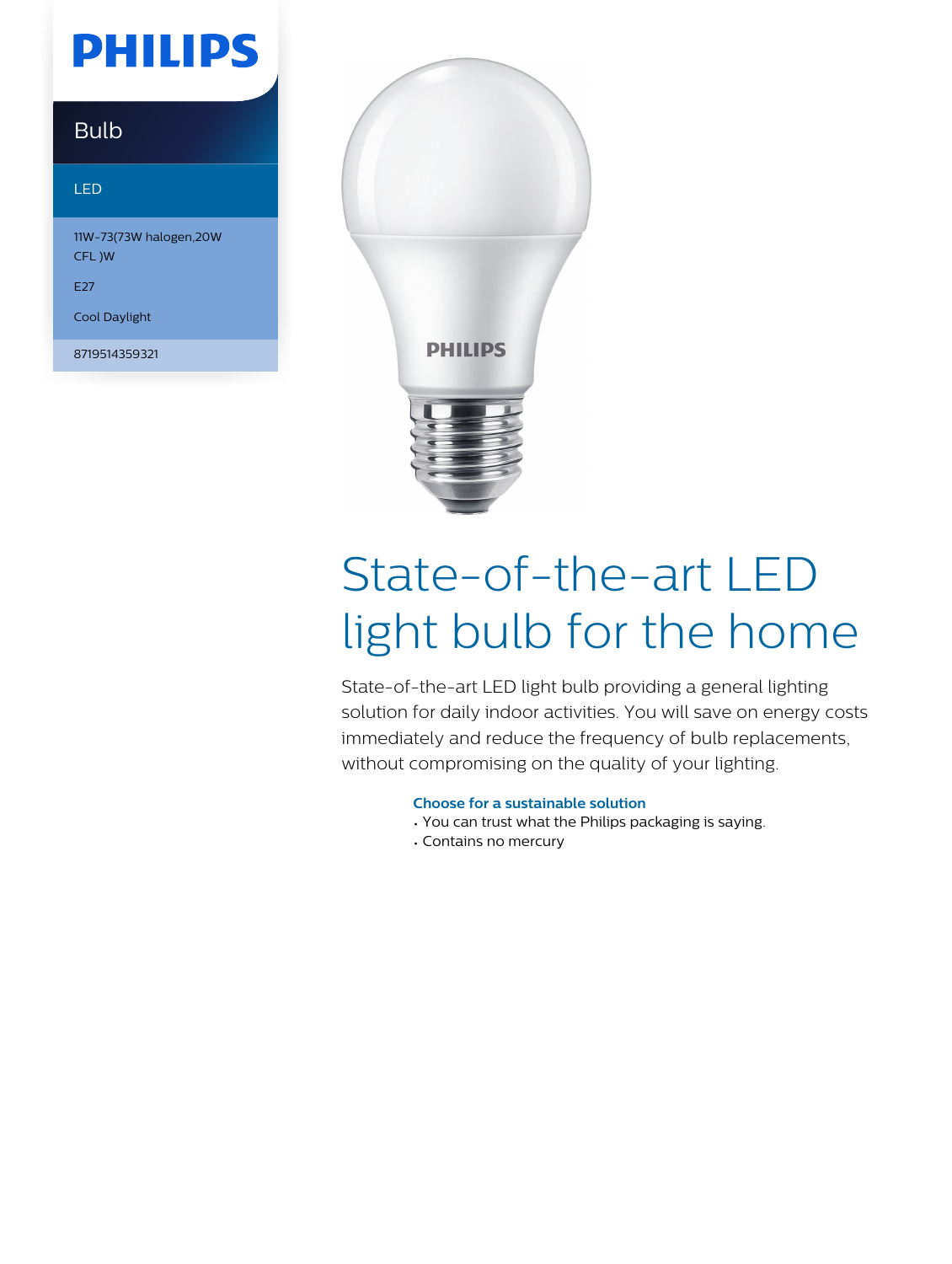### **Highlights**

#### **No UV or IR**

The beam of light is free of infra-red meaning no heat is radiated, and no ultra-violet light means that fabric and items under this light wonont fade.

**Contains no mercury**

### Specifications

#### **Bulb characteristics**

- Dimmable: No
- Intended use: Indoor
- Lamp shape: Non directional bulb
- Socket: E27
- Technology: LED
- Type of glass: Frosted

#### **Bulb dimensions**

- Height: 10.8 cm
- Weight: 0.036 kg
- Width: 6 cm

#### **Durability**

- Average life (at 2.7 hrs/day): 10 year(s)
- Lumen maintenance factor: 70%
- Nominal lifetime: 10,000 hour(s)
- Number of switch cycles: 50,000

#### **Light characteristics**

- Beam angle: 150 degree(s)
- Color consistency: 6SDCM
- Color rendering index (CRI): 80
- Color temperature: 6500 K
- Light Color Category: Cool Daylight
- Nominal luminous flux: 1250 lumen
- Starting time: <0.5 s
- Warm-up time to 60% light: Instant full light
- Color Code: 865 | CCT of 6500K

#### **Miscellaneous**

• EyeComfort: No

#### **Other characteristics**

- Lamp current: 95 mA
- Efficacy: 113 lm/W

#### **Packaging information**

- EAN: 8719514359321
- EOC: 871951435932100
- Product title: ESS LEDBulb 11W E27 6500K 230V 6CT/6 AU

#### **Power consumption**

- Power factor: 0.51
- Voltage: 220-240 V
- Wattage: 11 W
- Wattage equivalent: 73 W

#### **Product dimensions & weight**

• Length: 10.8 cm

#### **Rated values**

- Rated beam angle: 150 degree(s)
- Rated lifetime: 10,000 hour(s)
- Rated luminous flux: 1250 lumen
- Rated peak intensity: 248 cd
- Rated power: 11 W

#### **Technical specifications**

• Frequency: 50-60 Hz